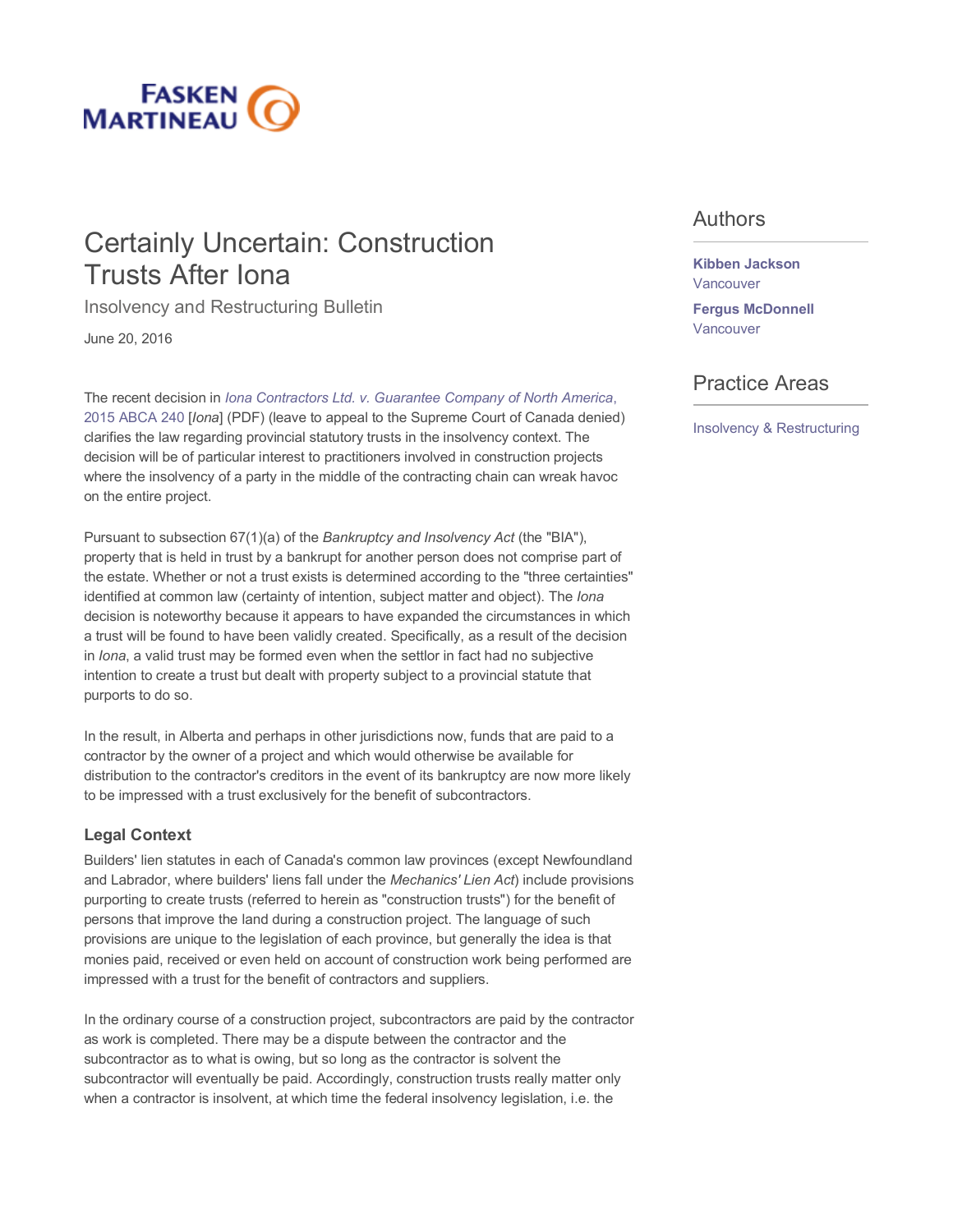#### BIA, is also engaged.

Squarely before the courts in *Iona* was the interplay between two pieces of legislation: the Alberta *Builders' Lien Act* (the "BLA") and the federal BIA. Specifically, the question was whether a trust created by provincial statute would operate so as to exclude from the contractor's bankruptcy estate the funds paid (or to be paid) to the contractor by the owner. If so, the subcontractor (or, as in *Iona*, a party standing in the subcontractor's shoes) would be paid in full to the detriment of other creditors.

To succeed in establishing the existence of a valid trust, the subcontractor had to overcome two significant hurdles: (i) the well-established line of authorities invalidating provincial legislation whose primary purpose was to re-order creditor priorities in a bankruptcy; and (ii) the fact that, in this case, it was clear that the contractor had no subjective intention to hold the funds paid to it in trust for the subcontractor.

### **The Decision**

In *Iona*, a general contractor, Iona Contractors Ltd. (the "GC") was engaged to complete a construction project at the Calgary Airport. The GC became bankrupt before the completion of the project leaving a number of subcontractors and suppliers unpaid. The owner, having learned of the GC's bankruptcy, withheld payment of contract funds to the GC.

Fortunately for the subcontractors and suppliers there was a material and labour bond in place. The surety stepped in and paid the subcontractors and suppliers and was subrogated to their rights, including any claims against the GC.

The surety argued that the statutory trust created under section 22 of the BLA meant that the funds payable by the owner to the GC were excluded from Iona's estate. The trustee of the GC's bankruptcy estate, on the other hand, argued that section 22 of the BLA was invalid as it was in substance intended to reorder creditor priorities in conflict with the BIA.

In upholding the validity of section 22 of the BLA and holding that the funds to be paid by the owner were subject to a trust for the benefit of the surety, the Alberta Court of Appeal looked to two previous SCC decisions.

Relying on *Husky Oil Operations Ltd. v. Minister of National Revenue*, [1995] S.C.R. 453, the Court rejected the proposition that the trust was automatically invalid because it ultimately affected priorities in bankruptcy. Instead, it was held that the BLA constituted a broad property scheme designed to create new civil rights for unpaid subcontractors. The holdback and trust provisions were held to be primarily in place to prevent the unjustified erosion of lien rights created by statute. The fact that the BLA had the incidental effect of reordering priorities in bankruptcy was not sufficient reason to hold that the BLA (or at least section 22 thereof) was invalid.

As to whether section 22 of the BLA actually had the effect of creating a valid trust, the Court first looked to *British Columbia v. Henfrey Samson Belair Ltd*. [1989] 2 S.C.R. 24 [*Henfrey*], which found that a "trust" for the purposes of Section 67(1) of the BIA must be a valid trust at common law, and therefore must satisfy the "three certainties".

With respect to the certainty of intention, the Court noted that traditionally the settlor must form and declare an intention to hold property in trust and then transfer such property with that intention. Conversely, a statutory trust is imposed by law and there is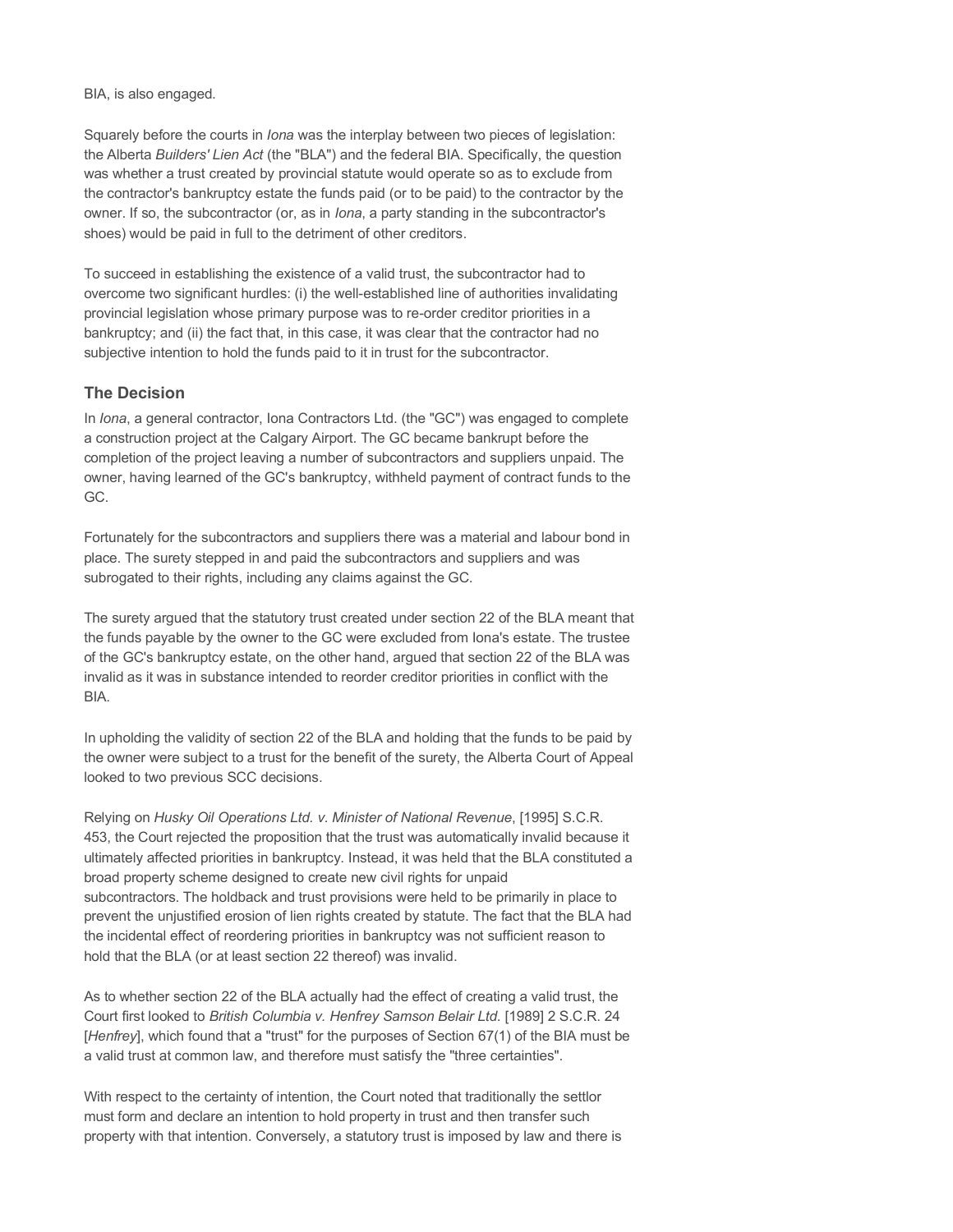no "intention" in the usual sense. To bridge the divide, the Court found that the general law can be "applied by analogy" with respect to statutory trusts and, most significantly, that the settlor's subjective intention may be substituted by an "involuntary" compliance with a statute.

The Court also considered whether in *Iona* the trust satisfied the requirement of certainty of subject matter. The subject matter of a trust is the actual property that is held for others. Courts in numerous cases have held that trusts have failed because the subject matter was uncertain or unidentifiable. In cases considering trusts created by statute where the trust does not attach to a specific fund but instead acts like a floating charge, the courts have held that there is no certainty of subject matter. Likewise, if trust funds are co-mingled with other funds, it is often held that there is no certainty of subject matter.

Unlike the foregoing situations, in *Iona*, the legislation clearly identified the property that was subject to the trust. Moreover, the funds had been held back, were clearly segregated and could be identified. In the result, the Court found that the holdback funds were subject to a valid trust, and that the surety was entitled to them.

### **Related Authorities**

Whether *Iona* will be followed in other jurisdictions is uncertain, but the decision at least appears consistent with several cases decided in other provinces in which the courts have considered statutory trust claims under builders' lien legislation in the context of insolvency proceedings. In those cases, the courts were concerned primarily with the certainty of subject matter, particularly where trust and non-trust funds were commingled. In each case, the courts seemed to accept that certainty of intention was satisfied without delving into any real analysis of the issue.

In Ontario, the Superior Court found a trustee had no positive obligation to segregate funds received from owners into trust and non-trust accounts, and that the common law trust failed for lack of certainty of subject matter as a result of commingling: *Royal Bank of Canada v. Atlas Block Co. Limited*, 2014 ONSC 3062. In Nova Scotia, the Supreme Court decided that commingling of trust and non-trust funds was not fatal to the creation of a common law trust and applied tracing rules to satisfy the certainty of subject matter: *Kel-Greg Homes Inc.(Re)*, 2015 NSSC 274. The Supreme Court of British Columbia arrived at the same result in *0409725 B.C. Ltd. (Re)*, 2015 BCSC 561, where the court noted almost as an aside that certainty of intention was satisfied as it was "sufficiently provided by the statute in the circumstances".

### **Implications**

The *Iona* decision is of importance to all parties who may be involved in a construction project with an insolvent contractor. The case suggests that, in Alberta at least, if funds in the possession of an insolvent contractor are sufficiently segregated, or if they have yet to be paid to the contractor, they may be unavailable to the general body of creditors, but will instead be impressed with a trust for subcontractors irrespective of whether that was the contractor's intention.

While the decision may provide comfort for subcontractors and suppliers, it may cause uncertainty for secured creditors, particularly those who provide an operating line of credit to a contractor and receive deposits in (overdrawn) accounts around the time of the contractor's insolvency. Similarly, sureties providing labour and material bonds and who have direct contractual relationships with owners might consider the implications of this decision on their risk analysis and whether they can impose additional obligations on